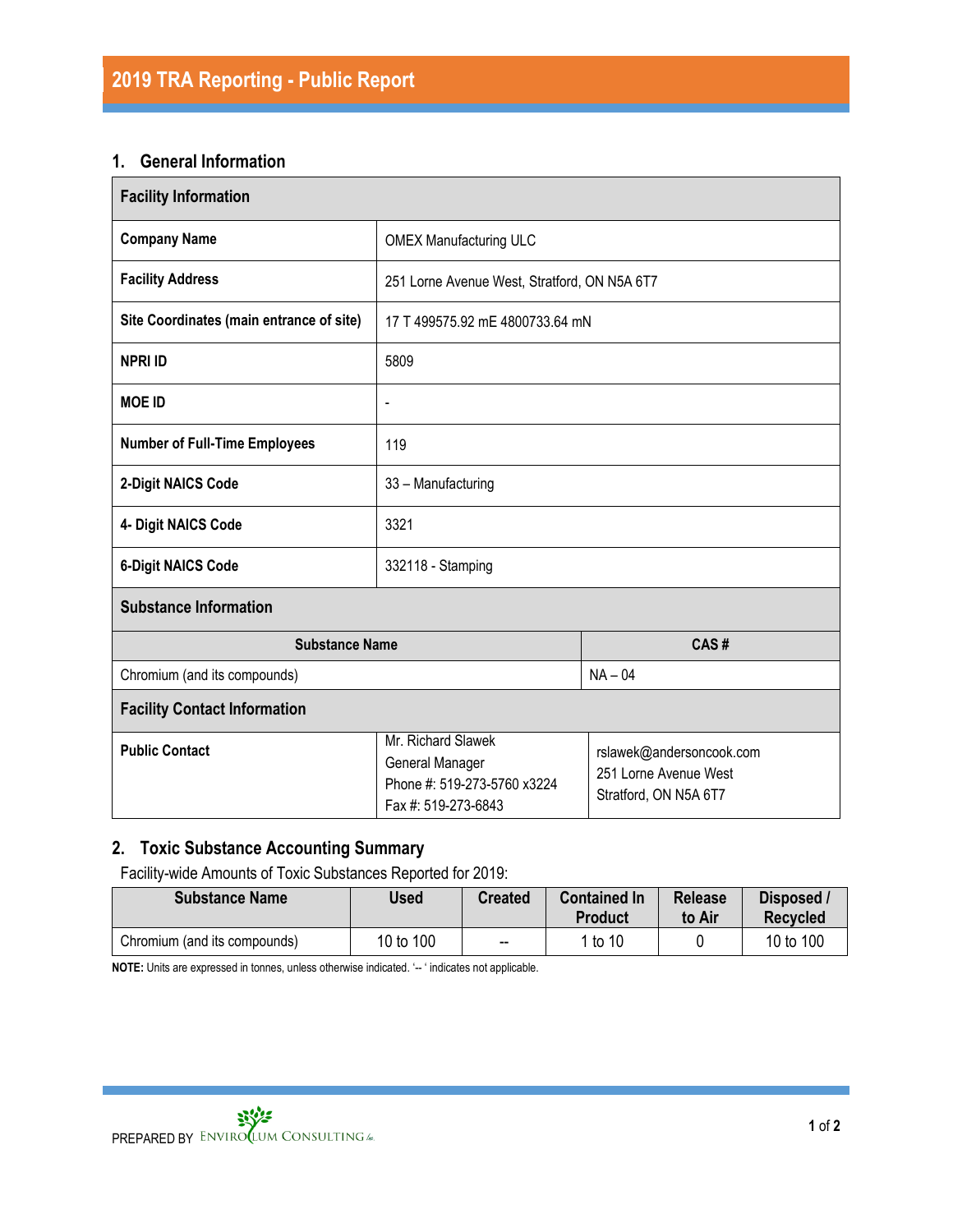## **3. Quantification Comparison to Previous Year**

|                                  | <b>Unit</b> | 2019                     | 2018      | Change<br>(Unit) | Change<br>$(\%)$                      | <b>Rationale for Change</b> |
|----------------------------------|-------------|--------------------------|-----------|------------------|---------------------------------------|-----------------------------|
| Used                             | Tonnes      | 10 to 100                | 10 to 100 | $0$ to 1         | ↓ 19.9                                | Change in metal materials   |
| Created                          |             |                          |           |                  |                                       | used.                       |
| Contained In Product             | Tonnes      | 1 to 10                  | 1 to 10   | $0$ to 1         | ↓ 19.9                                |                             |
| Release to Air                   | Tonnes      | 0                        | 0         | 0                | 0                                     |                             |
| Release to Water                 | $-$         | $\overline{\phantom{a}}$ | --        | --               | $\overline{\phantom{a}}$              |                             |
| On-site Disposal                 | --          | $- -$                    |           | --               | $\hspace{0.05cm}$ – $\hspace{0.05cm}$ |                             |
| <b>Transferred for Disposal</b>  |             |                          |           |                  | --                                    |                             |
| <b>Transferred for Recycling</b> | Tonnes      | 10 to 100                | 10 to 100 | 1 to 10          | 19.3                                  | No significant change.      |

3.1 Chromium (and its compounds)

# **4. Objectives**

OMEX Mfg ULC does not intend to reduce the use of chromium and its compounds since it is a component of the metals used as per customer quality standard requirements.

## **5. Progress in Implementing Plan**

This section does not apply since no feasible reduction options are available for implementation at this time.

For information on on-site releases from the facility, as well as disposal and off-site recycling information please refer to National Pollutant Release Inventory's website[: http://www.ec.gc.ca/inrp-npri/.](http://www.ec.gc.ca/inrp-npri/)

## **6. Highest Ranking Certification**

As of July 14, 2020, I, Richard Slawek, certify that I have read the reports on the toxic substance reduction plans for the toxic substances referred to below and am familiar with their contents, and to my knowledge the information contained in the reports is factually accurate and the reports comply with the Toxics Reduction Act, 2009 and Ontario Regulation 455/09 (General) made under that Act.

*Chromium (and its compounds)*

*x\_(official signed copy located on-site)\_\_\_\_\_ Richard Slawek President/General Manager OMEX Manufacturing ULC*